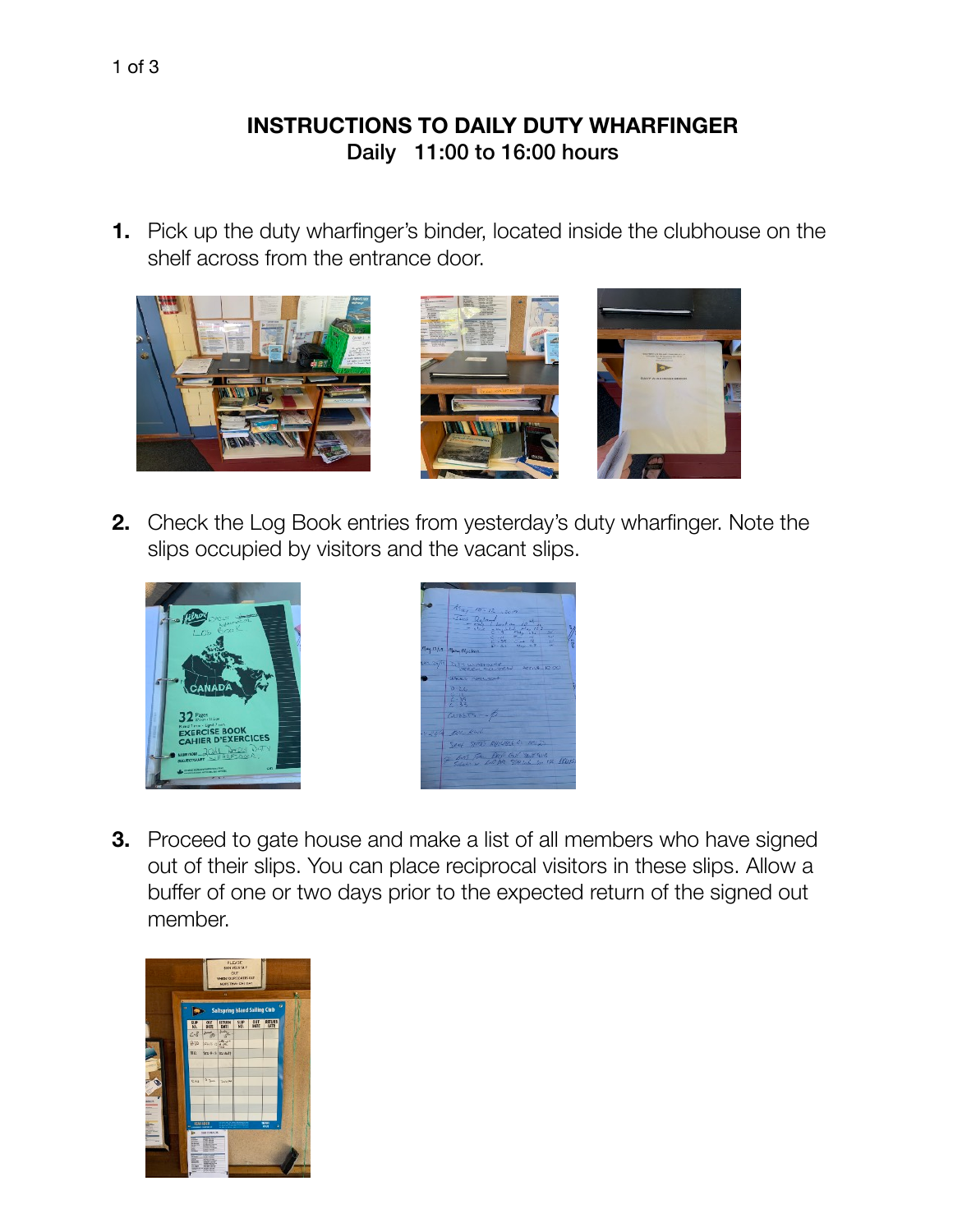4. Go out to the reciprocal registration booth at the end of C dock. Ensure enough registration slips and envelopes are available. Check that each visitor's vessel is displaying the yellow registration slip in their window. This confirms that they are registered.

![](_page_1_Picture_1.jpeg)

![](_page_1_Picture_2.jpeg)

- **5.** Return to the clubhouse and check that the exterior washrooms have adequate supplies of toilet paper and paper towels. Extra supplies are in the broom closet at the bottom of the stairs in the clubhouse.
- **6.** Keep an eye out for the arriving visitors. They should tie up on the outside of F dock, or the breakwater dock. They may press the red button in the registration booth to activate the buzzer, to call the daily duty wharfinger. You can also post a note with your cell phone number and your slip location and ask them to call you.

![](_page_1_Picture_5.jpeg)